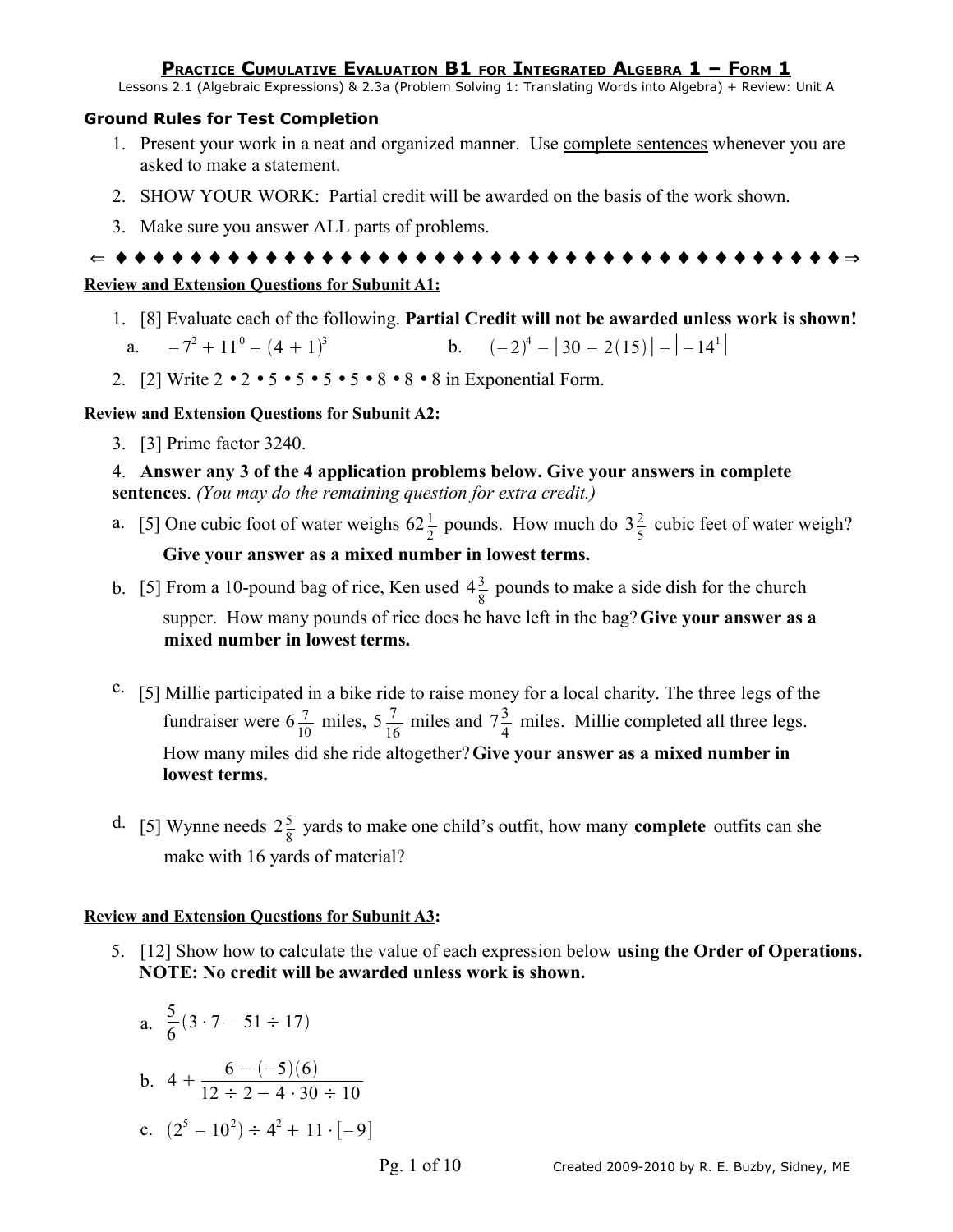Lessons 2.1 (Algebraic Expressions) & 2.3a (Problem Solving 1: Translating Words into Algebra) + Review: Unit A

- 6. [4] Determine whether each of the following statements is true or false.
	- a. The sum of two numbers with opposite signs is negative if the absolute value of the negative number is greater than the absolute value of the positive number. *[Hint: Try some numerical examples.]*
	- b. The quotient of two negative non-zero numbers is always positive. *[Hint: Try some numerical examples.]*
	- c. The result of multiplying an even number of negative numbers will always be negative. *[Hint: Try some numerical examples.]*
	- d. The difference of two negative numbers is negative if the smaller number is subtracted from the larger number. *[Hint: Try some numerical examples.]*
- 7. [5] Match each equation in the left column with its corresponding property from the right column:

| a. $5 \cdot (7 \cdot 9) = (5 \cdot 7) \cdot 9$                | Multiplicative Inverse       |
|---------------------------------------------------------------|------------------------------|
| b. $5(2-x) = (5 \cdot 2) - (5 \cdot x)$                       | <b>Distributive Property</b> |
| c. $\left(\frac{13}{17}\right)\left(\frac{17}{13}\right) = 1$ | <b>Commutative Property</b>  |
| d. $(-85) + 85 = 0$                                           | <b>Associative Property</b>  |
| e. $a + b = b + a$                                            | <b>Additive Inverse</b>      |

8. [5] Samantha started the week with \$114.56 in her checkbook. Since then she has made two deposits of \$125 and 457.31. She has also written cheeks for rent (\$450), electricity (\$67.32), phone (\$54.86), and cable (\$44.98). She wants to order 3 CDs at \$10.95 each plus 6% sales tax and \$3.95 for S&H. What will her checkbook balance be if she orders the CDs? **NOTE: No credit will be awarded unless work is shown.**

## **Questions for Subunit B1:**

- 9. [6] Given the expression:  $-2a^3b^5 + a^2b^3 4ab^2 219...$ 
	- a. What are the terms in the expression?
	- b. What are the coefficients in the expression?
	- c. What is the degree of this polynomial?
- 10. [12] **Completely simplify** each of the expressions below. Give your answer in **descending order**. **NOTE: Partial credit will not be awarded unless work is shown.**
	- a.  $27k + 18 8k + 16$  b.  $19x + 5(6 4x)$  c.  $3(12z + 14) 17z$
- 11. [15] **Completely simplify** each of the expressions below. Give your answer in **descending order**. **NOTE: Partial credit will not be awarded unless work is shown.**

a. 
$$
-(4a - 15) + 5a(-2y + 8)
$$

b. 
$$
6(11 - 7p) + 89 - 9(4p + 3p^2)
$$

c.  $7m(n-6) + 10m + 3(n^2 - 8mn)$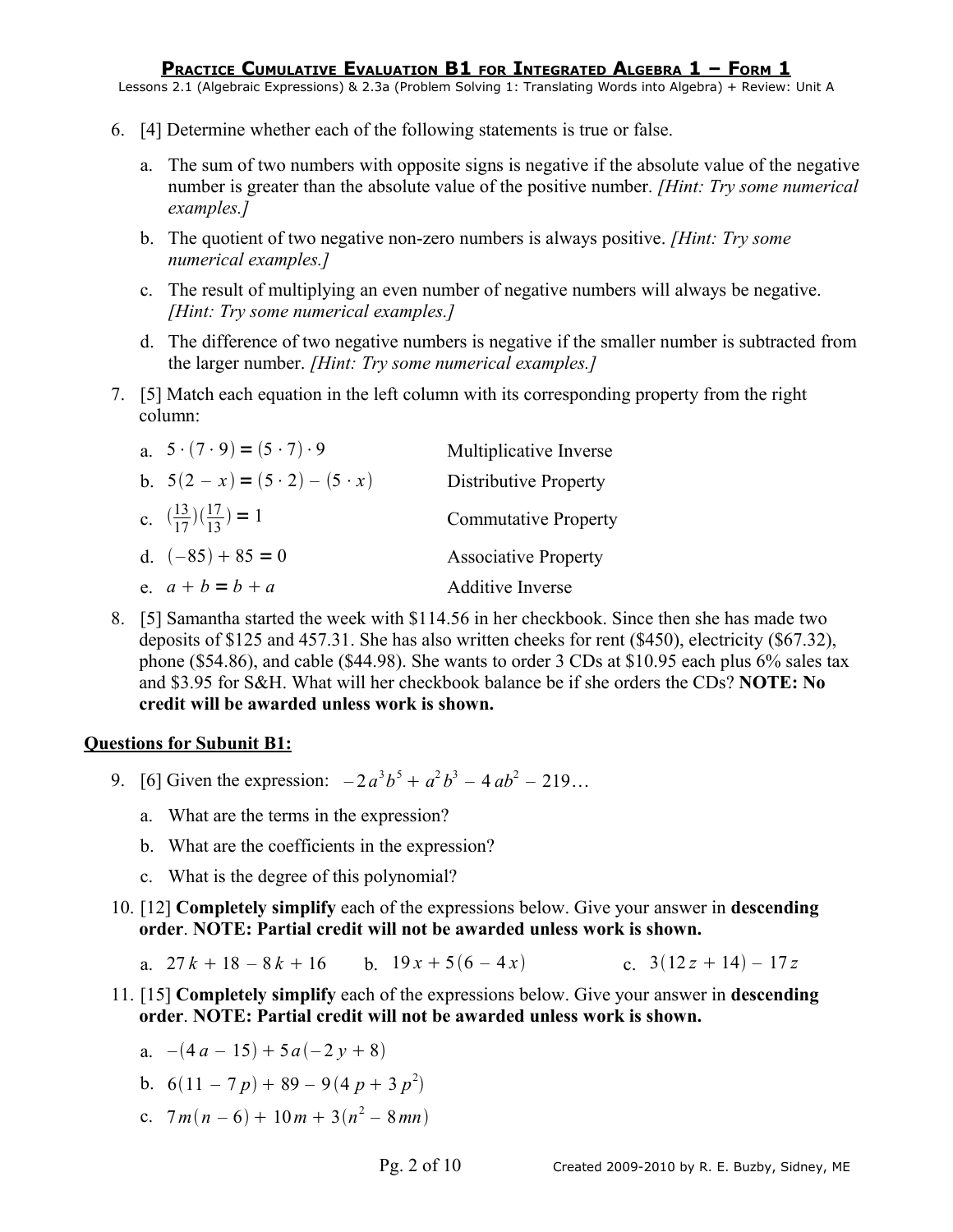Lessons 2.1 (Algebraic Expressions) & 2.3a (Problem Solving 1: Translating Words into Algebra) + Review: Unit A

- 12. [15] Evaluate each expression below using the given values for the variables. **NOTE: Partial credit will not be awarded unless work is shown.**
	- a.  $4x + 6y 7$ , when  $x = 4$  and  $y = -2$ .
	- b.  $2c^3 + 7d 16c$ , when  $c = 3$  and  $d = 5$ .
	- c.  $4a^2 6ab + 5ac 3c + 1$ , when  $a = -5$ ,  $b = 4$ , and  $c = -2$
- 13. [4] Sherrie bought 5 pounds of 80% for \$3.09 per pound, 2 cans of tomatoes for 77 $\phi$  per can, and a gallon of milk for \$3.49.
	- a. Write an expression that can be used to determine how much she spent all together.
	- b. Evaluate your expression from Part a to find out how much she spent altogether?
- 14. [8] Translate each phrase below into an algebraic expression.
	- a. the product of 14 and *j* b. increase *y* by the product of twelve and *z*
	- c. 55 less than  $\frac{3}{10}$ d. the sum of  $m$  and  $n$ , divided by 13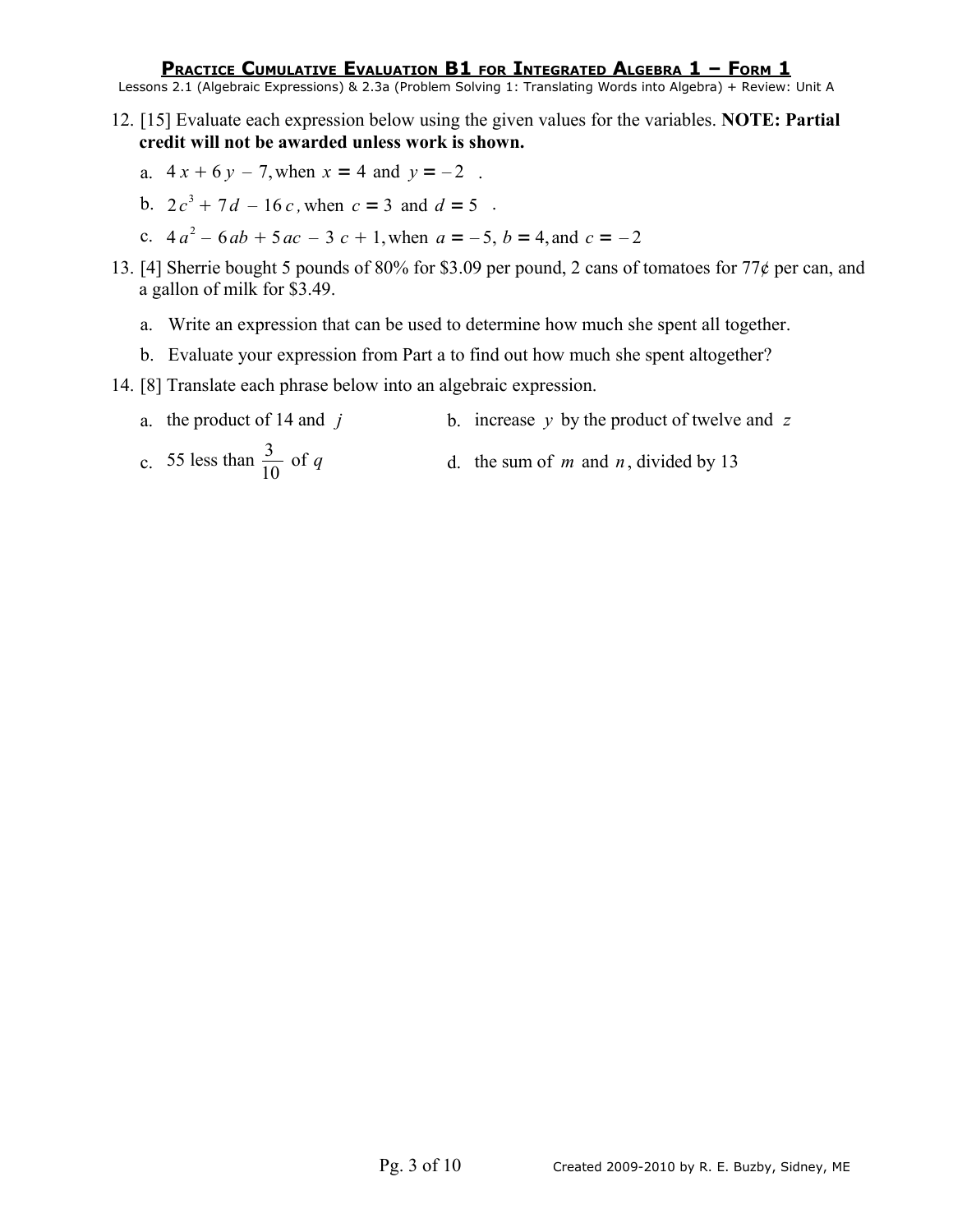Lessons 2.1 (Algebraic Expressions) & 2.3a (Problem Solving 1: Translating Words into Algebra) + Review: Unit A

## **ANSWER KEY with SOLUTIONS TO SELECTED PROBLEMS**

**Review and Extension Questions for Subunit A1:**

1. [8] Evaluate each of the following. **Partial Credit will not be awarded unless work is shown!**

|                                                                                                                                                        |  | <b>Simplify using the 'Order of Operations' [PEMDAS]:</b>                                                                                       |
|--------------------------------------------------------------------------------------------------------------------------------------------------------|--|-------------------------------------------------------------------------------------------------------------------------------------------------|
|                                                                                                                                                        |  | $-49 + 1 - (5)^3 =$                                                                                                                             |
| a. $-7^2 + 11^0 - (4 + 1)^3$                                                                                                                           |  | $-49+1-125=$                                                                                                                                    |
|                                                                                                                                                        |  | $-49 + 1 + (-125) =$                                                                                                                            |
|                                                                                                                                                        |  | $-48 + (-125) = -173$                                                                                                                           |
|                                                                                                                                                        |  | <b>Simplify using the 'Order of Operations'</b><br>[PEMDAS] & the definition of 'Absolute Value:                                                |
|                                                                                                                                                        |  | $16 -  1 - 2(15)  -  -14  =$                                                                                                                    |
| b. $(-2)^4 -  30 - 2(15)  -  -14^1 $ $\begin{array}{ c c c c c c c c } \hline 16 -  1 - 30  & -14 & = & \ 16 -  -29  & -14 & = & \ \hline \end{array}$ |  |                                                                                                                                                 |
|                                                                                                                                                        |  |                                                                                                                                                 |
|                                                                                                                                                        |  | $16 - 29 - 14 =$                                                                                                                                |
|                                                                                                                                                        |  | $16 + -29 + -14 =$                                                                                                                              |
|                                                                                                                                                        |  | $16 + -43 = -27$                                                                                                                                |
|                                                                                                                                                        |  | 2. [2] Write $2 \cdot 2 \cdot 5 \cdot 5 \cdot 5 \cdot 5 \cdot 5 \cdot 8 \cdot 8 \cdot 8 \cdot 8$ in Exponential Form. $2^2 \cdot 5^4 \cdot 8^3$ |
| <b>Review and Extension Questions for Subunit A2:</b>                                                                                                  |  |                                                                                                                                                 |

| 3. [3] Prime factor 3240. | 135                  |                                                                                                 |
|---------------------------|----------------------|-------------------------------------------------------------------------------------------------|
|                           |                      |                                                                                                 |
|                           | 1620<br>$\sqrt{240}$ | $= 2 \cdot 2 \cdot 2 \cdot 3 \cdot 3 \cdot 3 \cdot 3 \cdot 5 \text{ OR } 2^3 \cdot 3^4 \cdot 5$ |

5

4. **Answer any 3 of the 4 application problems below. Give your answers in complete sentences**. *(You may do the remaining question for extra credit.)*

a. [5] One cubic foot of water weighs  $62\frac{1}{2}$  pounds. How much do  $3\frac{2}{5}$  $\frac{2}{5}$  cubic feet of water weigh?

**Give your answer as a mixed number in lowest terms.**

**1. Use rounded values to decide what operation(s) should be used to solve the problem and use these values and operation(s) to estimate the answer.** One cu ft weighs about 60 lbs and  $3\frac{2}{5}$  $\frac{2}{5}$  cu ft is about 3 cu ft. Using these rounded values we can more easily see that we must multiply, *since 3 cu ft of water weighs 3 times as much as 1 cu ft.*  **Thus,**  $3\frac{2}{5}$  $\frac{2}{5}$  cu ft of water weighs about 180 lbs. (3  $ft^3 \times 60 \frac{lb}{ft}$  $\frac{b}{ft^3}$ **2. Multiply the original values to arrive at the exact answer.**  $3\frac{2}{5}$  $\frac{2}{5} \times 62\frac{1}{2} = \frac{17}{5}$  $\frac{17}{5} \times \frac{125}{2}$  $\frac{25}{2} = \frac{17}{1}$  $\frac{17}{1} \times \frac{25}{2}$  $\frac{25}{2} = \frac{425}{2}$  $\frac{25}{2}$  = 212 $\frac{1}{2}$ Thus,  $3\frac{2}{5}$  $\frac{2}{5}$  cubic feet of water weighs  $212\frac{1}{2}$  pounds.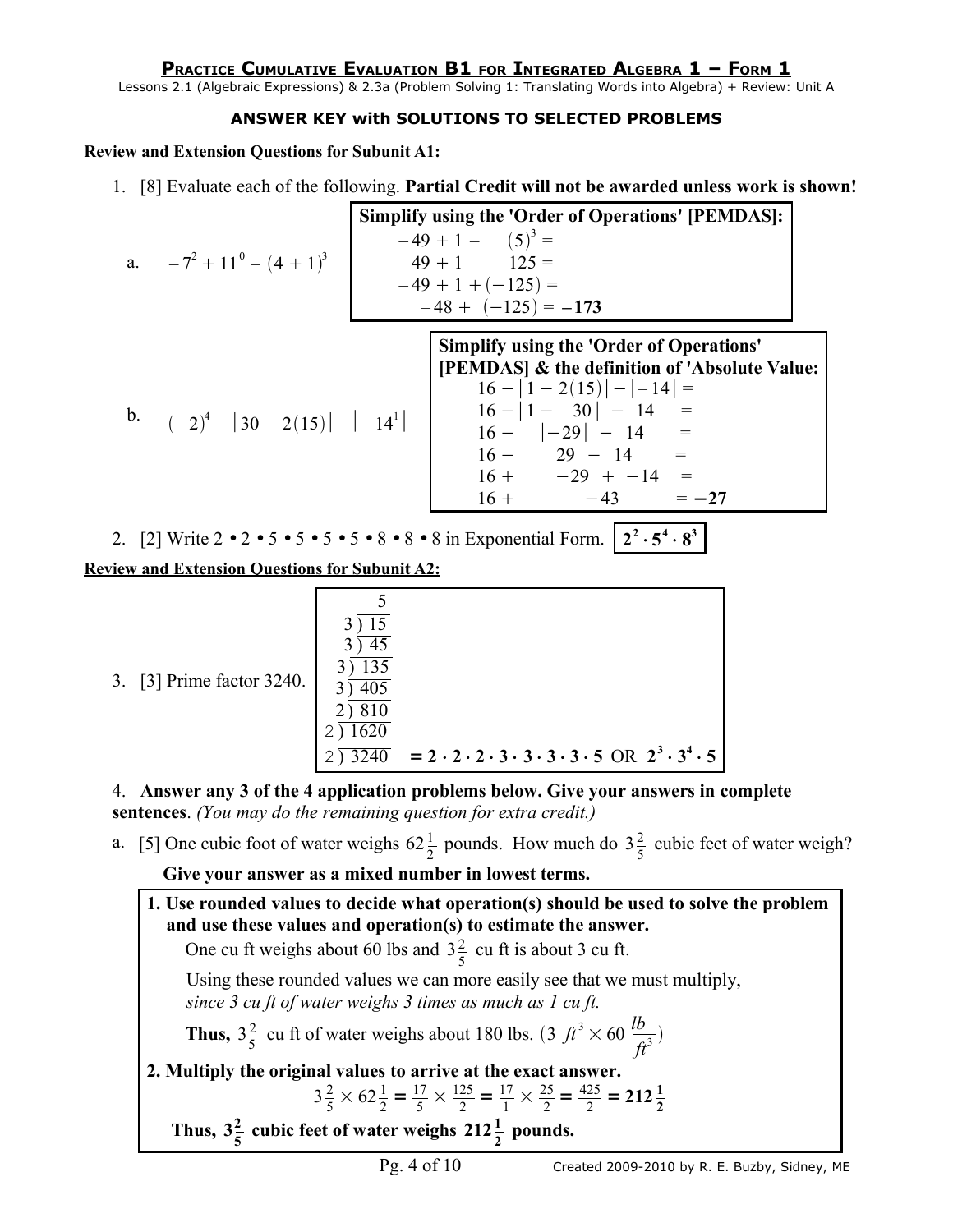- b. [5] From a 10-pound bag of rice, Ken used  $4\frac{3}{8}$  $\frac{3}{8}$  pounds to make a side dish for the church supper. How many pounds of rice does he have left in the bag?**Give your answer as a mixed number in lowest terms.**
	- **1. Use rounded values to decide what operation(s) should be used to solve the problem and use these values and operation(s) to estimate the answer.**

We are told that Ken started with 10 lbs of rice and used about 4 lbs. *Since the keyword* ' *used* ' *indicates Ken has less then his original 10 lbs, we must subtract.*

**Thus, Ken has about 4 lbs of rice left.**  $(10*lb* – 4*lb*)$ 

**2. Subtract the original values to arrive at the exact answer.**

$$
10 \rightarrow 40^{\frac{9}{8}} \frac{8}{8}
$$
  
-4 $\frac{3}{8}$   $\rightarrow$  -4 $\frac{3}{8}$   
 $\frac{-4\frac{3}{8}}{5\frac{5}{8}}$ 

Thus, Ken has  $5\frac{5}{9}$ **8 pounds of rice left.**

- c. [5] Millie participated in a bike ride to raise money for a local charity. The three legs of the fundraiser were  $6\frac{7}{10}$  miles,  $5\frac{7}{16}$  $\frac{7}{16}$  miles and  $7\frac{3}{4}$  $\frac{3}{4}$  miles. Millie completed all three legs. How many miles did she ride altogether?**Give your answer as a mixed number in lowest terms.**
	- **1. Use rounded values to decide what operation(s) should be used to solve the problem and use these values and operation(s) to estimate the answer.**

The distances that Millie biked round to 7, 5, and 8 miles, respectively. *The keyword* ' *altogether*' *indicates that we want to know the total distance she biked; therefore, we must add.*

**Thus, Millie biked about 20 miles altogether.**  $(7 \text{ mi} + 5 \text{ mi} + 8 \text{ mi})$ 

**2. Add the original values to arrive at the exact answer.**

$$
6\frac{7}{10} \rightarrow 6\frac{7}{10} \times \frac{8}{8} = 6\frac{56}{80}
$$
  

$$
5\frac{7}{16} \rightarrow 5\frac{7}{16} \times \frac{5}{5} = 5\frac{35}{80}
$$
  

$$
7\frac{3}{4} \rightarrow 7\frac{3}{4} \times \frac{20}{20} = 7\frac{60}{80}
$$
  

$$
18\frac{151}{80} = 19\frac{71}{80}
$$

Thus, she rode  $19\frac{71}{20}$ **80 miles altogether.**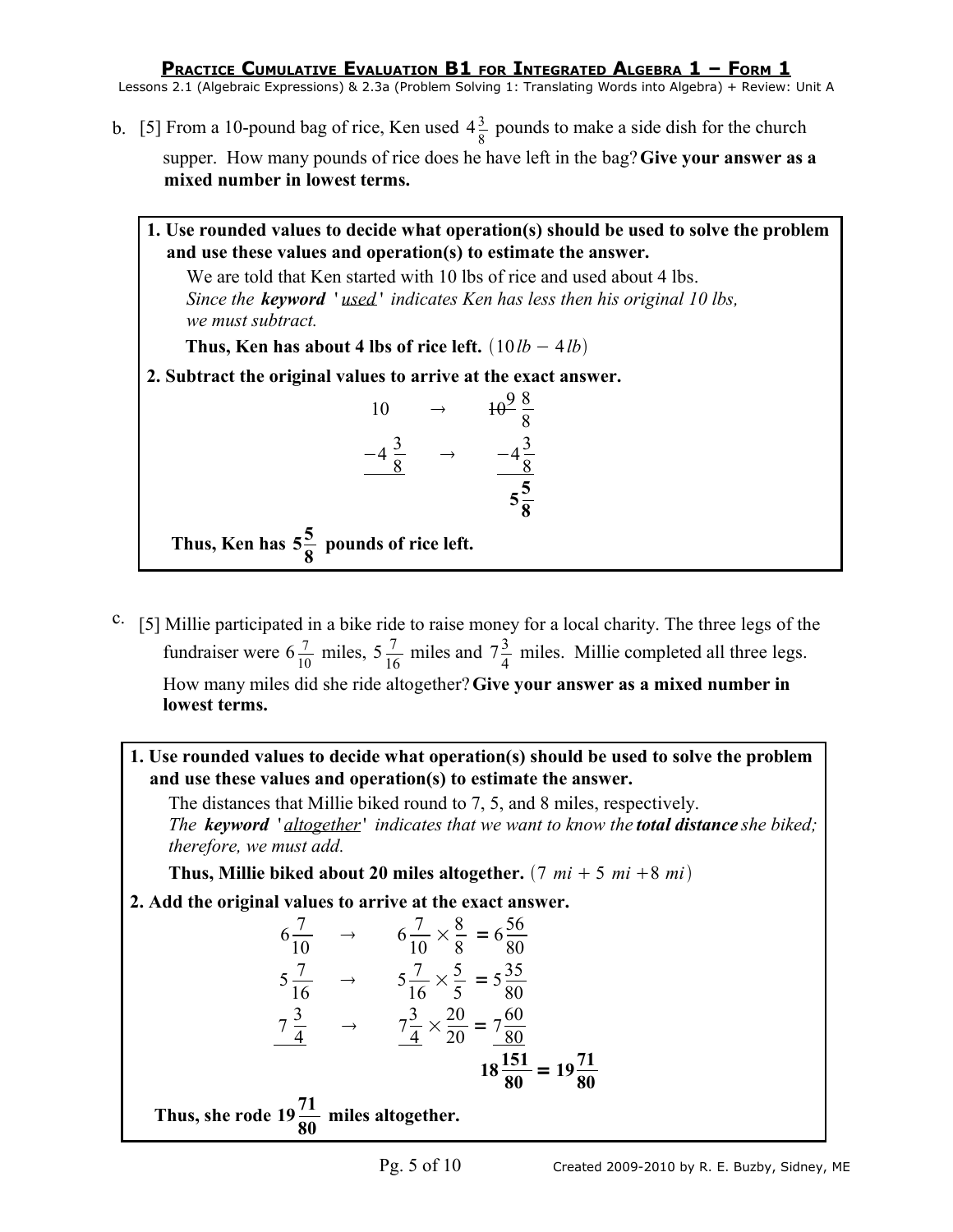Lessons 2.1 (Algebraic Expressions) & 2.3a (Problem Solving 1: Translating Words into Algebra) + Review: Unit A

- d. [5] Wynne needs  $2\frac{5}{6}$  $\frac{5}{8}$  yards to make one child's outfit, how many **complete** outfits can she make with 16 yards of material?
- **1. Use rounded values to decide what operation(s) should be used to solve the problem and use these values and operation(s) to estimate the answer.** We are told that Wynne has 16 yards of material that she is going to use to make outfits requiring about 3 yards per outfit. *Since each outfit uses the same amount of material, we must divide the original amount of material by the amount needed per outfit .* **Thus, Wynne can make about 5 outfits.**  $(16 \text{ yd} \div 3 \frac{\text{yd}}{\text{output}} \approx 5 \text{ outputs})$ **2. Divide the original values to arrive at the exact answer.**  $16 \div 2\frac{5}{9}$ 8  $=\frac{16}{1}$ 1  $\div \frac{21}{2}$ 8  $=\frac{16}{1}$ 1  $\times \frac{8}{21}$ 21  $=\frac{128}{21}$ 21 6 21|128 126  $\mathfrak{D}$ **Thus, she can make six complete outfits.**

**Review and Extension Questions for Subunit A3:**

5. [12] Show how to calculate the value of each expression below **using the Order of Operations. NOTE: No credit will be awarded unless work is shown.**

a. 
$$
\frac{5}{6}(3 \cdot 7 - 51 \div 17)
$$
  
\n $\frac{5}{6}(-18) = \frac{5}{6}(\frac{18^3}{1}) = 15$   
\nb.  $4 + \frac{6 - (-5)(6)}{12 \div 2 - 4 \cdot 30 \div 10}$   
\n $\left.\begin{array}{r} 4 + \frac{6 - (-30)}{6 - 120 \div 10} \\ 4 + \frac{6 + (+30)}{6 - 12} \\ 4 + \frac{36}{-6} = 4 + (-6) = -2 \end{array}\right\}$   
\nc.  $(2^5 - 10^2) \div 4^2 + 11 \cdot [-9]$   
\n $\left.\begin{array}{r} (32 - 100) \div 16 + [-99] \\ (16) \div 16 + [-99] \\ 16 \end{array}\right\}$   
\n $\left.\begin{array}{r} -(68) \div 16 + [-99] \\ -4\frac{1}{4} \end{array}\right\}$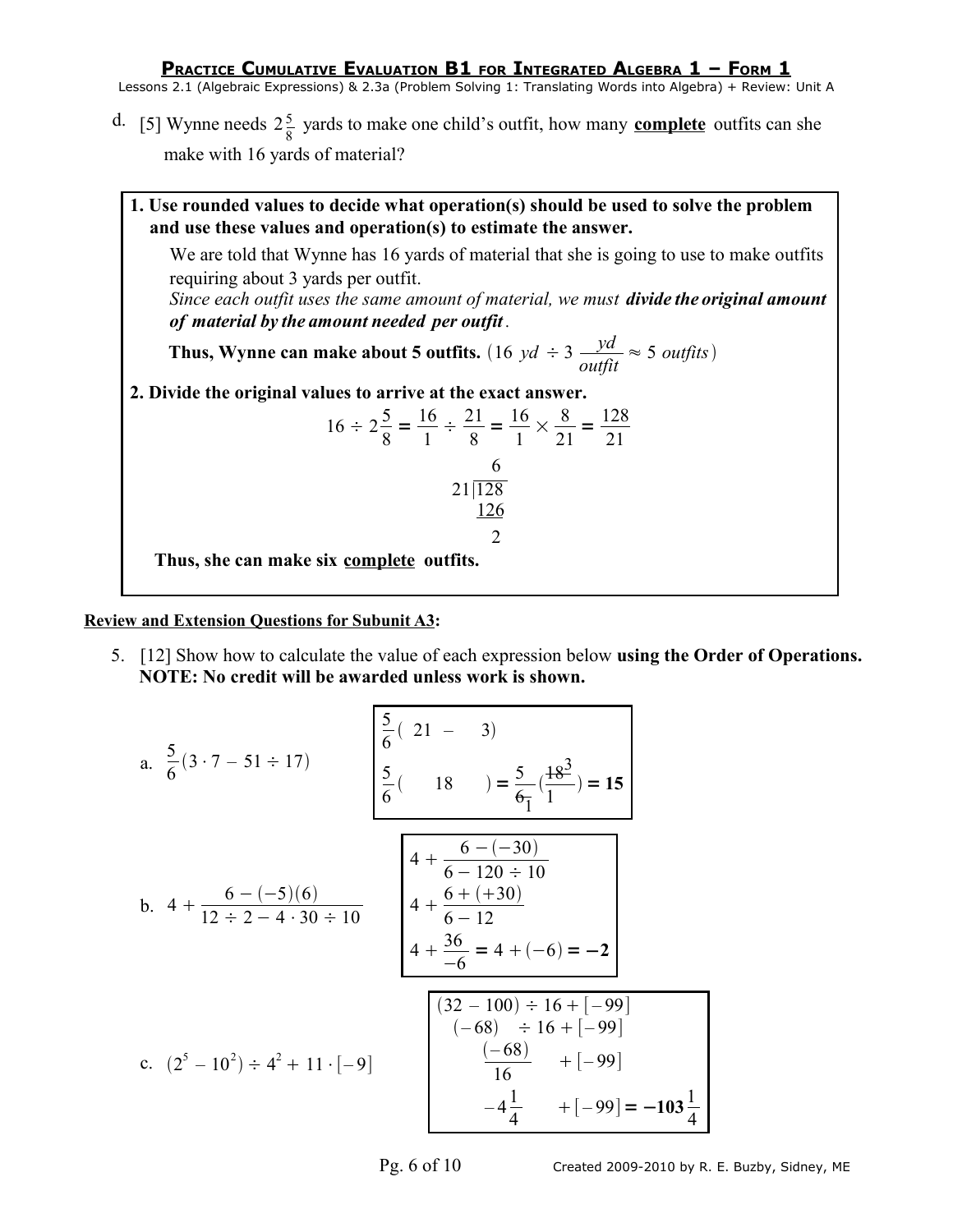Lessons 2.1 (Algebraic Expressions) & 2.3a (Problem Solving 1: Translating Words into Algebra) + Review: Unit A

- 6. [4] Determine whether each of the following statements is true or false.
	- a. The sum of two numbers with opposite signs is negative if the absolute value of the negative number is greater than the absolute value of the positive number. *[Hint: Try some numerical examples.]*

```
TRUE
Example 1: 5 + (-10) = -5 and |-10| > |5| since 10 > 5Example 2: (-50) + (30) = -20 and |-50| > |30| since 50 > 30
```
b. The quotient of two negative non-zero numbers is always positive. *[Hint: Try some numerical examples.]*



Example 1:  $(-80) \div (-10) = 8$  since a negative divided by a negative is positive. Example 2:  $\frac{-6}{3}$ −3 = 2 since a negative divided by a negative is positive.

c. The result of multiplying an even number of negative numbers will always be negative. *[Hint: Try some numerical examples.]*

## **FALSE**

To show that a statement is false we only need to find one **counterexample**. That means that we need to find just one example that contradicts the statement. Counterexample:  $(-6) \times (-3) = 18$ , which contradicts the statement

d. The difference of two negative numbers is negative if the smaller number is subtracted from the larger number. *[Hint: Try some numerical examples.]*

## **FALSE**

To show that a statement is false we only need to find one **counterexample**. That means that we need to find just one example that contradicts the statement. Counterex:  $(-10) - (-15) = (-10) + (+15) = 5$ , which contradicts the statement

7. [5] Match each equation in the left column with its corresponding property from the right column:

| <b>Answers:</b><br>a. Associative Property<br>d. Additive Inverse | <b>b. Distributive Property</b><br>e.Commutative Property | c. Multiplicative Inverse |
|-------------------------------------------------------------------|-----------------------------------------------------------|---------------------------|
| e. $a + b = b + a$                                                | <b>Additive Inverse</b>                                   |                           |
| d. $(-85) + 85 = 0$                                               | <b>Associative Property</b>                               |                           |
| c. $\left(\frac{13}{17}\right)\left(\frac{17}{13}\right) = 1$     | <b>Commutative Property</b>                               |                           |
| b. $5(2 - x) = (5 \cdot 2) - (5 \cdot x)$                         | Distributive Property                                     |                           |
| a. $5 \cdot (7 \cdot 9) = (5 \cdot 7) \cdot 9$                    | Multiplicative Inverse                                    |                           |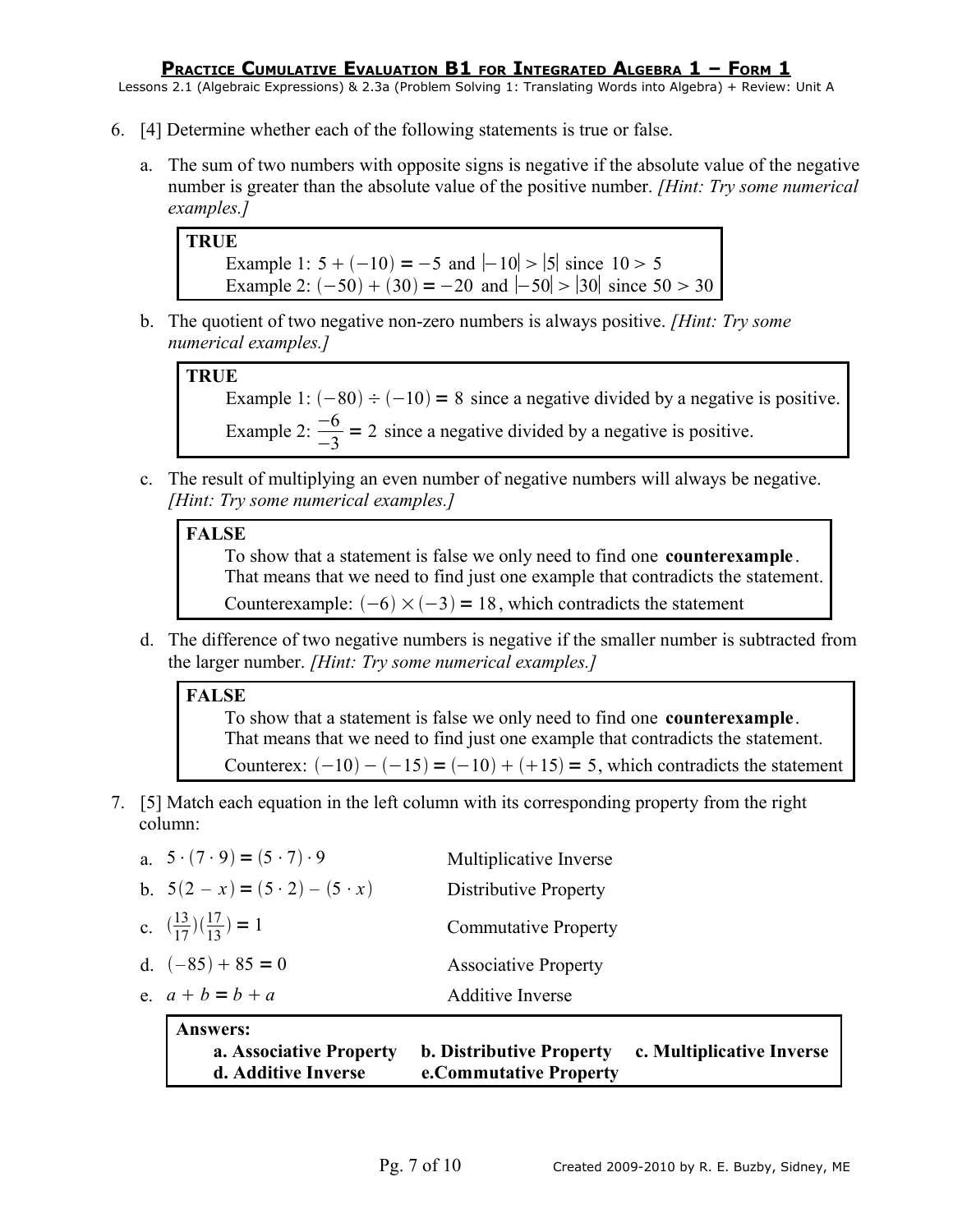Lessons 2.1 (Algebraic Expressions) & 2.3a (Problem Solving 1: Translating Words into Algebra) + Review: Unit A

8. [5] Samantha started the week with \$114.56 in her checkbook. Since then she has made two deposits of \$125 and 457.31. She has also written cheeks for rent (\$450), electricity (\$67.32), phone (\$54.86), and cable (\$44.98). She wants to order 3 CDs at \$10.95 each plus 6% sales tax and \$3.95 for S&H. What will her checkbook balance be if she orders the CDs? **NOTE: No credit will be awarded unless work is shown.**

| \$114.56   | \$450.00                                           |    |          |  |  |  |  |  |
|------------|----------------------------------------------------|----|----------|--|--|--|--|--|
| \$125.00   | \$67.32                                            |    |          |  |  |  |  |  |
| \$457.31   | \$54.86                                            |    |          |  |  |  |  |  |
| 0.00<br>\$ | \$44.98                                            |    |          |  |  |  |  |  |
| \$696.87   | \$ 617.16                                          |    | \$ 79.71 |  |  |  |  |  |
|            |                                                    | \$ | 38.77    |  |  |  |  |  |
|            | $$40.94$ Thus, her ending balance will be \$40.98. |    |          |  |  |  |  |  |

### **Questions for Subunit B1:**

- 9. [6] Given the expression:  $-2a^3b^5 + a^2b^3 4ab^2 219...$ 
	- a. What are the terms in the expression? The terms are:  $-2a^3b^5$ ,  $a^2b^3$ ,  $-4ab^2$ ,  $-219$
	- b. What are the coefficients in the expression? The coefficients are:  $-2$ ,  $1, -4, -219$

c. What is the degree of this polynomial?

The *degree* of a polyomial is determined by finding the **largest sum of the exponents** of the terms. For this problem, the sums of the exponents of the terms, respectively, are: 8, 5, 3, & 0. **Thus, the degree of this polyomial is 8.**

10. [12] **Completely simplify** each of the expressions below. Give your answer in **descending order**. **NOTE: Partial credit will not be awarded unless work is shown.**

| a. $27k+18-8k+16$    | 1. Change all subtraction to adding the opposite.<br>$27k+18+[-8k]+16$<br>2. Add the like terms. (Terms with the exact same letter portions.)<br>18<br>27k                                                                                                                                |
|----------------------|-------------------------------------------------------------------------------------------------------------------------------------------------------------------------------------------------------------------------------------------------------------------------------------------|
|                      | $+ -8k $<br>$+16$<br>$19k + 34$<br>Answer:                                                                                                                                                                                                                                                |
| b. $19x + 5(6 - 4x)$ | 1. Change all subtraction to adding the opposite.<br>$19x + 5(6 + (-4x))$<br>2. Eliminate the parentheses using the <i>Distributive Property</i> .<br>$19x + 30 + [-20x]$<br>3. Add the like terms. (Terms with the exact same letter portions.)<br>30<br>19x<br>$-20x$<br><b>Answer:</b> |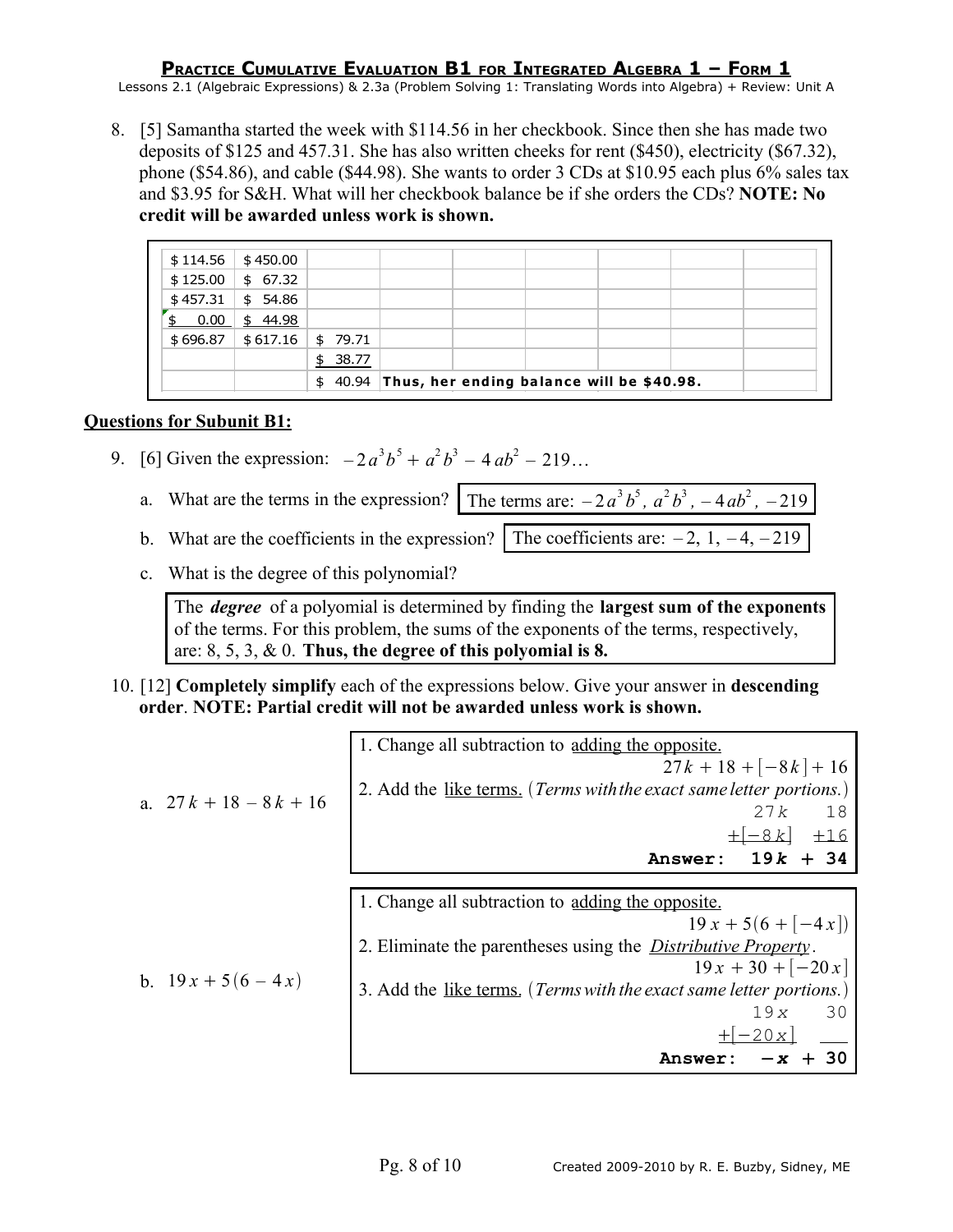Lessons 2.1 (Algebraic Expressions) & 2.3a (Problem Solving 1: Translating Words into Algebra) + Review: Unit A

|                      | 1. Change all subtraction to adding the opposite.                     |
|----------------------|-----------------------------------------------------------------------|
|                      | $3(12z+14)+[-17z]$                                                    |
|                      | 2. Eliminate the parentheses using the <i>Distributive Property</i> . |
|                      | $36z + 42 + [-17z]$                                                   |
| c. $3(12z+14) - 17z$ | 3. Add the like terms. (Terms with the exact same letter portions.)   |
|                      | 42<br>36z                                                             |
|                      | $+ -17z $                                                             |
|                      | $+ 42$<br>19z<br>Answer:                                              |

11. [15] **Completely simplify** each of the expressions below. Give your answer in **descending order**. **NOTE: Partial credit will not be awarded unless work is shown.**

1. Change all subtraction to adding the opposite.  
\n1. (1) 
$$
(4a + [-15]) + 5a(-2y + 8)
$$
  
\n2. Distribute to eliminate the parentheses.  
\n1.  $(-4a) + 15 + [-10ay) + 40a$   
\n3. Add the like terms.  
\n1. Change all subtraction to adding the opposite.  
\n4a)  $15 + [-10ay) + 10a$   
\n4.  $15 + [-10ay) + 15$   
\n5.  $6a - 10ay + 15$   
\n6.  $(11 - 7p) + 89 - 9(4p + 3p^2)$   
\n7. Change all subtraction to adding the opposite  
\n6.  $(11 + [-7p]) + 89 + [-9](4p + 3p^2)$   
\n8. Add the like terms.  
\n $66 + [-42p] + 89 + [-36p] + [-27p^2]$   
\n9. Add the like terms.  
\n $1. \text{ Change all subtraction to adding the opposite.}$   
\n $1. \text{Change all subtraction to adding the opposite.}$   
\n1. Change all subtraction to adding the opposite.  
\n $7m(n+[-6]) + 10m + 3(n^2 + [-8mn])$   
\n2. Distribute to eliminate the parentheses.  
\n $7m(n+[-6]) + 10m + 3(n^2 + [-8mn])$   
\n2. Distribute to eliminate the parentheses.  
\n $7mn + [-42m] + 10m + 3n^2 + [-24mn]$   
\n3. Add the like terms.  
\n $7mn - [-42m]$   
\nAnswer:  $3n^2 - 17mn - 32m$ 

12. [15] Evaluate each expression below using the given values for the variables. **NOTE: Partial credit will not be awarded unless work is shown.**

a.  $4x + 6y - 7$ ,  $4x + 6y - 7$ ,<br>when  $x = 4$  and  $y = -2$  <br>  $2 \cdot \text{Simplify using the Order of Operations.}$ <br>  $16 + (-12) +$ 1. Substitute the given values for the variables.  $4(4) + 6(-2) - 7$  $16 + (-12) + [-7]$  $16 + (-19)$ **Answer:** −**3**